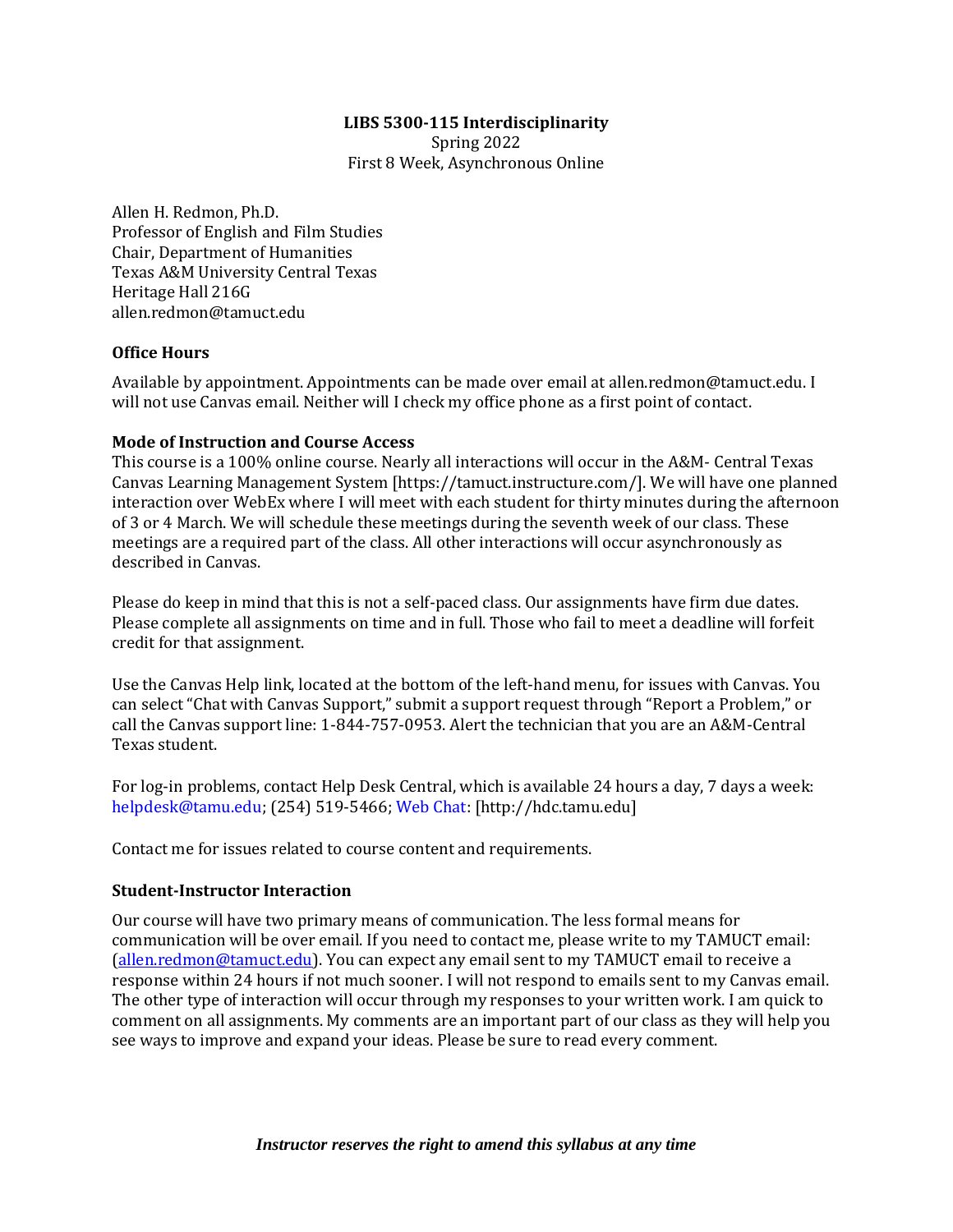### **WARRIOR SHIELD**

### **Emergency Warning System for Texas A&M University-Central Texas**

Warrior Shield is an emergency notification service that allows Texas A&M University-Central Texas to communicate health and safety emergency information quickly via email, text message, and social media. All students are automatically enrolled in Warrior Shield through their myCT email account. Connect to Warrior Shield b[y 911Cellular](https://portal.publicsafetycloud.net/Texas-AM-Central/alert-management)

[https://portal.publicsafetycloud.net/Account/Login] to change where you receive your alerts or to opt out. By staying enrolled in Warrior Shield, university officials can quickly pass on safety-related information, regardless of your location.

### **Course Overview and Description**

This course allows students to assess and to discuss a topic from a variety of perspectives. The goal of this discussion is less to make sense of the topic we will examine, in this case film as a cultural expression, and more about coming to terms with interdisciplinary efforts. In other words, this course intends to help you see the ways interdisciplinary scholars work across disciplines and to consider some of the advantages for working in a similar manner.

### **Course Objectives**

This course will provide students the opportunity to…

- Explore a topic from a variety of disciplinary perspectives
- Recognize the competing priorates of individual academic disciplines
- Test the value of cross disciplinary discussions thinking in terms of trans-, multi-, or interdisciplinary strategies.
- Assemble a diverse group set of texts around a single argument that defends the value of interdisciplinary research

# **Required Readings and Textbooks**

Our course will most primarily assign seven monographs:

- Anderson, Steve F. *Technologies of History: Visual Media and the Eccentricity of the Past* (Dartmouth College Press, 2011).
- Benson-Allott, Caetlin. *The Stuff of Spectatorship: Material Cultures of Film and Television* (University of California Press, 2021).
- Klein, Amana Ann. *American Film Cycles: Reframing Genres, Screening Social Problems, & Defining Subgenres* (University of Texas Press, 2011).
- Lobato, Ramon. *Netflix Nations: The Geography of Digital Distribution* (New York University Press, 2019).
- Lyden, John C. *Film as Religion: Myths, Morals, and Rituals* (New York University Press, 2003).
- McCarthy, Anna. *The Citizen Machine: Governing by Television in 1950s America* (New York University Press, 2013).
- Skvirsky, Salomé Aguilera. *The Process Genre: Cinema and the Aesthetic of Labor* (Duke University Press, 2020).

Students are free to introduce additional readings when doing so further develops specific arguments, but written assignments must consider the assigned readings. The assignment directions in Canvas will specify which books go with each assignment.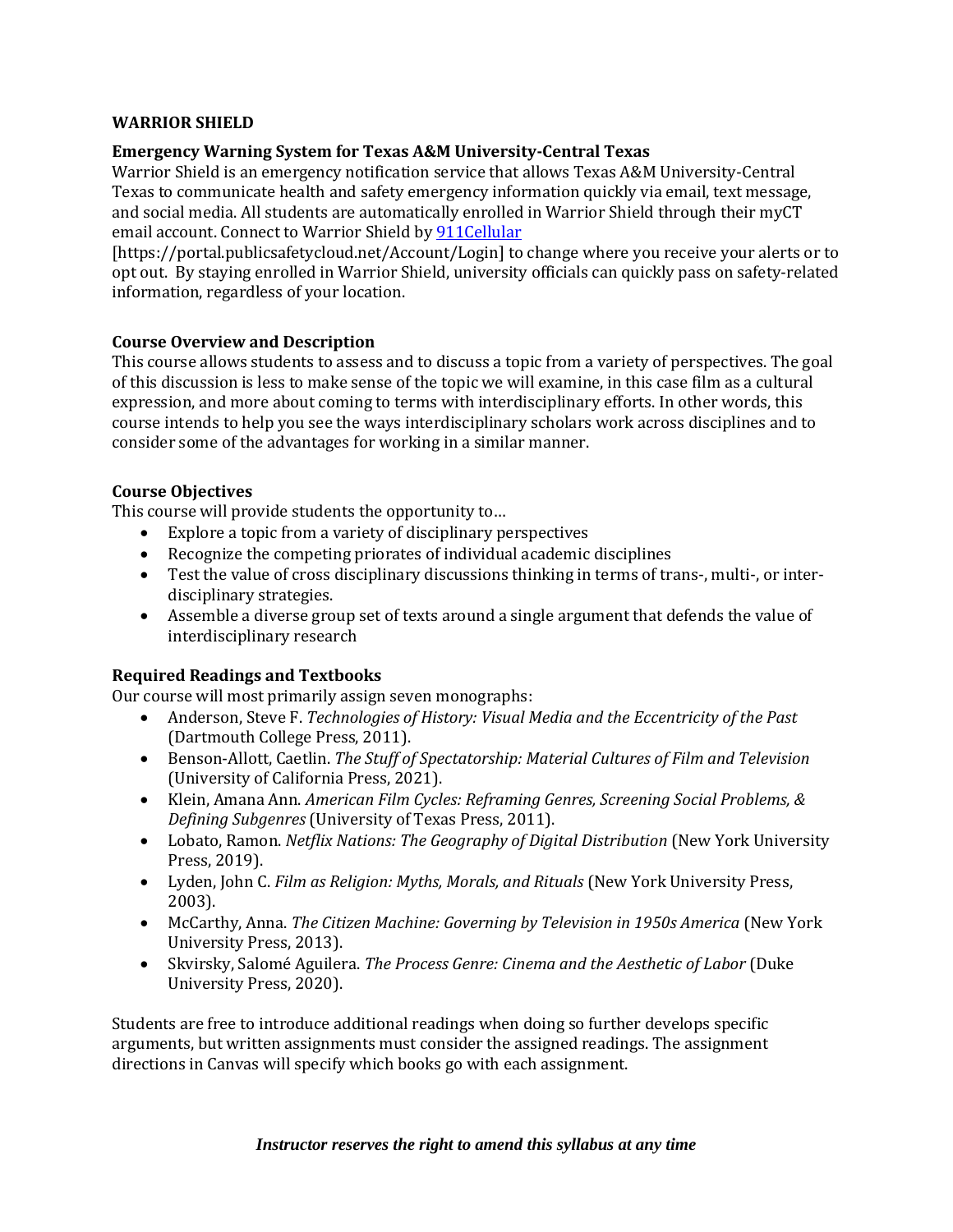#### **Course Assignments**

This is primarily a readings course, which means a careful reading of the assigned texts constitutes the bulk of the work in this class. You will want to go beyond just reading the words in each book. You will also want to evaluate the structure of the book and the way that structure validates or champions interdisciplinary research. Our three written reflections will focus on these more global aspects as much as the specific arguments in the pages of our assigned reading. In truth, we will be most interested in how the ideas in our assigned readings develop across readings rather than in any one text. You can find specific guidelines for our written assignments in the modules posted in Canvas. The due date for each assignment is in the below course calendar.

### **Grade Rubric**

We will have three written assignments: Reflection One…25% Reflection Two…25% Reflection Three…50% All three reflections will be graded on a point scale, 0-100. Assignment specifics are available in Canvas. To earn an A in the course, students will need to earn 90% of all available points. Those who earn between 80-89% of all available points will earn a B. Those who earn between 70-79% of all available points will earn a C. Those who earn between 60-69% of all available points will earn a D. Those who earn below 60% of all available points will earn an F.

Students must complete all three reflection assignments to earn a B or better for the semester.

### **Course Calendar**

1/18: Introductions and early course work (see discussion board)

1/23: Complete reading of Klein's book

1/28: Complete reading of McCarthy's book

1/31: Submit First Reflection

2/5: Complete reading of Anderson's book

2/10: Complete reading Lobato's book

2/15: Complete reading of Lyden's book

2/21: Submit Second Reflection

2/26: Complete reading of Skvirsky's book

3/3: Complete reading of Benson-Alcott's book

3/7: Submit Third Reflection draft and schedule virtual conference (for afternoon 3/7 or 3/8)

3/11: Submit Third Reflection

Any changes to this schedule will be sent as an announcement through Canvas. I do not expect us to have any changes.

# **Important University Dates**

18 January…spring classes begin

20 January…deadline for add, drop, and late registration for spring classes

25 January…deadline to drop first 8-week classes with no record

25 February…deadline to drop first 8-week classes with a Q or W

11 March…classes end for first 8-week classes

25 March…deadline for spring graduation application for ceremony participation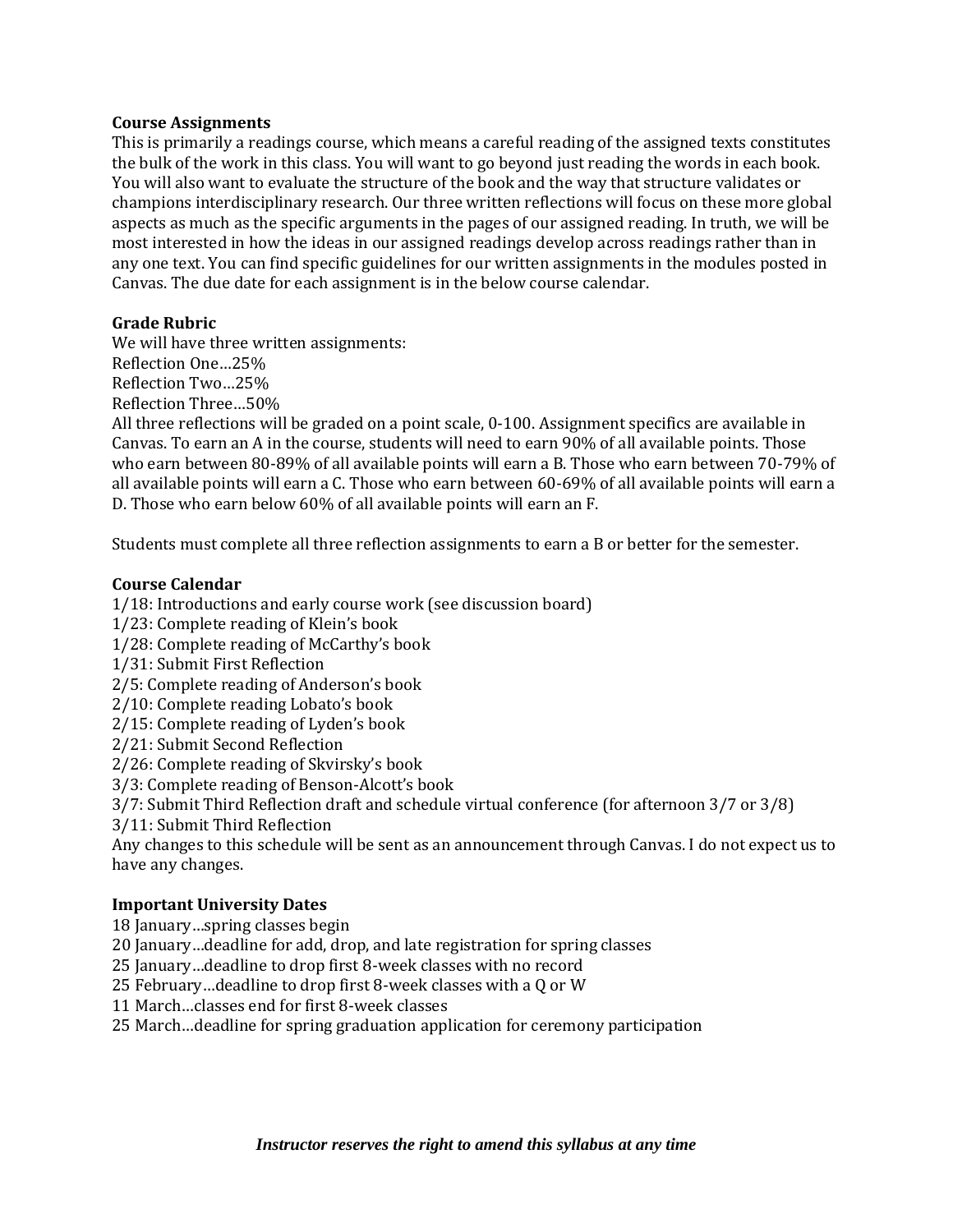# **Drop Policy**

If you discover that you need to drop this class, you must complete the [Drop Request](https://dynamicforms.ngwebsolutions.com/casAuthentication.ashx?InstID=eaed95b9-f2be-45f3-a37d-46928168bc10&targetUrl=https%3A%2F%2Fdynamicforms.ngwebsolutions.com%2FSubmit%2FForm%2FStart%2F53b8369e-0502-4f36-be43-f02a4202f612) Dynamic Form through Warrior Web. Faculty cannot drop students. Once you submit the completed form to the Registrar's Office, you must go into Warrior Web and confirm that you are no longer enrolled. If you still show as enrolled, FOLLOW-UP with the Registrar's Office immediately. You should continue to attend class until the procedure is complete to avoid penalty for absences. Should you miss the drop deadline or fail to follow the procedure, you may receive an F in the course, which may affect your financial aid and/or VA educational benefits.

In some circumstances, students will face life-altering circumstances *after* the deadline to drop a course. When this happens, students may request an incomplete. Such a request may be granted if the student is in good standing and has only the last remaining assignment to complete before satisfying the requirements of the course. Students who face life-altering circumstances before the published drop dates, or who simply fall behind in their coursework, should consider dropping the course rather than requesting an incomplete.

### **Academic Integrity**

Texas A&M University -Central Texas values the integrity of the academic enterprise and strives for the highest standards of academic conduct. A&M-Central Texas expects its students, faculty, and staff to support the adherence to high standards of personal and scholarly conduct to preserve the honor and integrity of the creative community. Academic integrity is defined as a commitment to honesty, trust, fairness, respect, and responsibility. Any deviation by students from this expectation may result in a failing grade for the assignment and potentially a failing grade for the course.

Academic misconduct is any act that improperly affects a true and honest evaluation of a student's academic performance and includes, but is not limited to, working with others in an unauthorized manner, cheating on an examination or other academic work, plagiarism, and improper citation of sources, using another student's work, collusion, and the abuse of resource materials. All academic misconduct concerns will be referred to the university's Office of Student Conduct. Ignorance of the university's standards and expectations is never an excuse to act with a lack of integrity. When in doubt on collaboration, citation, or any issue, please contact your instructor before taking a course of action. For mor[e information regarding the Student Conduct process,](https://www.tamuct.edu/student-affairs/student-conduct.html)  [https://www.tamuct.edu/student-affairs/student-conduct.html].

If you know of potential honor violations by other students, you may [submit a report,](https://cm.maxient.com/reportingform.php?TAMUCentralTexas&layout_id=0)  [https://cm.maxient.com/reportingform.php?TAMUCentralTexas&layout\_id=0].

#### **Tutoring**

Tutoring is available to all A&M-Central Texas students, both virtually and in-person. Student success coaching is available online upon request.

If you have a question, are interested in becoming a tutor, or in need of success coaching contact the Warrior Center for Student Success, Equity and Inclusion at (254) 501-5836, visit the Warrior Center at 212 Warrior Hall, or by emailing [WarriorCenter@tamuct.edu.](mailto:WarriorCenter@tamuct.edu)

To schedule tutoring sessions and view tutor availability, please visit Tutor [Matching](https://nam04.safelinks.protection.outlook.com/?url=http%3A%2F%2Fwww.tutormatchingservices.com%2FTAMUCT&data=04%7C01%7Clisa.bunkowski%40tamuct.edu%7C886784139069461670c308d9aa01f55e%7C9eed4e3000f744849ff193ad8005acec%7C0%7C0%7C637727747643427346%7CUnknown%7CTWFpbGZsb3d8eyJWIjoiMC4wLjAwMDAiLCJQIjoiV2luMzIiLCJBTiI6Ik1haWwiLCJXVCI6Mn0%3D%7C3000&sdata=D%2F8HN2bUT1lLPfs5qSqKYlwh8a7pZVy7isM2gppluQE%3D&reserved=0) [Services](https://nam04.safelinks.protection.outlook.com/?url=http%3A%2F%2Fwww.tutormatchingservices.com%2FTAMUCT&data=04%7C01%7Clisa.bunkowski%40tamuct.edu%7C886784139069461670c308d9aa01f55e%7C9eed4e3000f744849ff193ad8005acec%7C0%7C0%7C637727747643427346%7CUnknown%7CTWFpbGZsb3d8eyJWIjoiMC4wLjAwMDAiLCJQIjoiV2luMzIiLCJBTiI6Ik1haWwiLCJXVCI6Mn0%3D%7C3000&sdata=D%2F8HN2bUT1lLPfs5qSqKYlwh8a7pZVy7isM2gppluQE%3D&reserved=0) [https://tutormatchingservice.com/TAMUCT] or visit the Tutoring Center in 111 Warrior Hall.

Chat live with a remote tutor 24/7 for almost any subject from on your computer! Tutor.com is an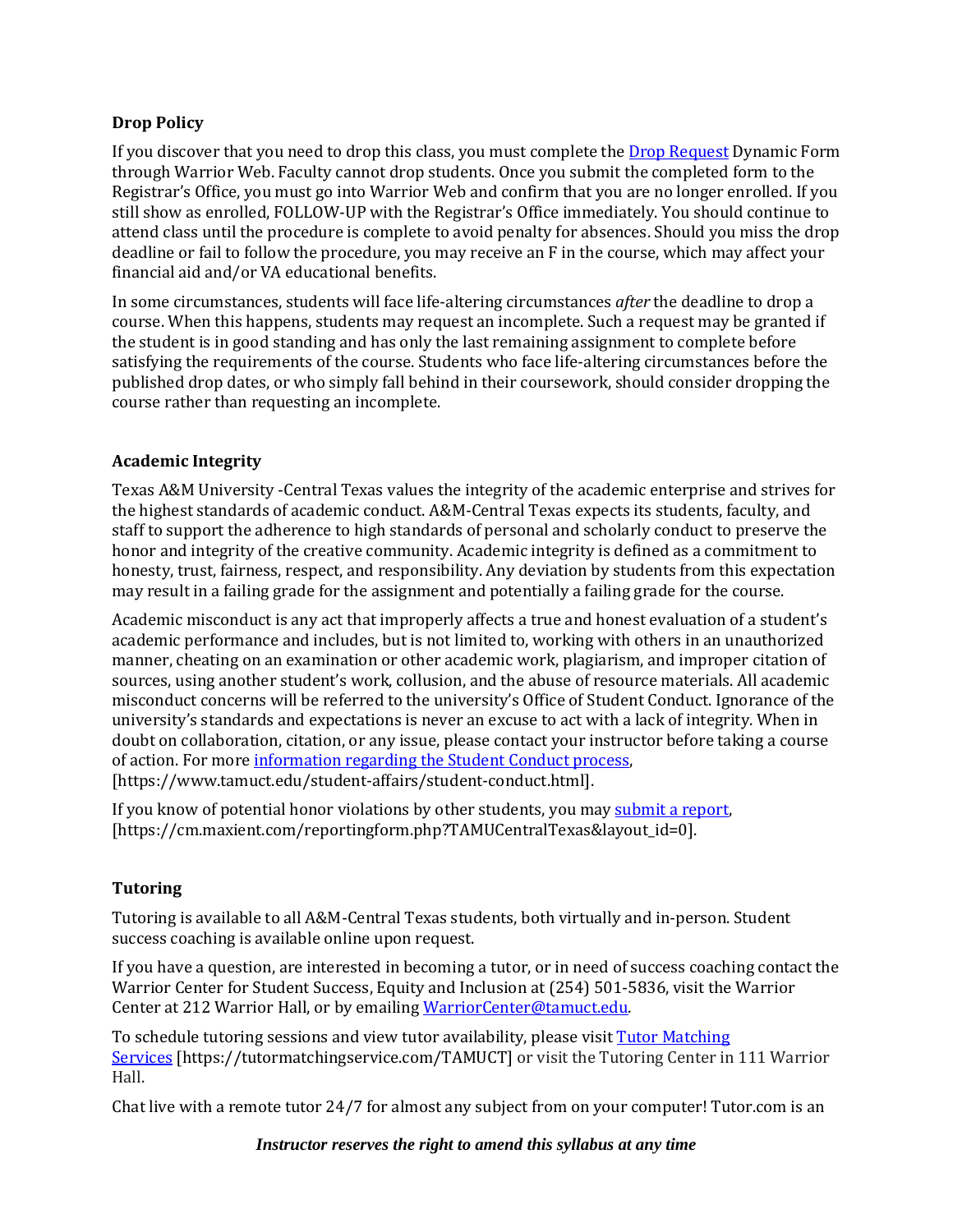online tutoring platform that enables A&M-Central Texas students to log in and receive online tutoring support at no additional cost. This tool provides tutoring in over 40 subject areas except writing support. Access Tutor.com through Canvas.

### **University Writing Center**

University Writing Center: Located in Warrior Hall 416, the University Writing Center (UWC) at Texas A&M University–Central Texas (A&M–Central Texas) is a free service open to all A&M– Central Texas students. For the Spring 2022 semester, the hours of operation are from 10:00 a.m.- 5:00 p.m. Monday thru Thursday in Warrior Hall 416 (with online tutoring available every hour as well) with satellite hours available online only Monday thru Thursday from 6:00-9:00 p.m. and Saturday 12:00-3:00 p.m.

Tutors are prepared to help writers of all levels and abilities at any stage of the writing process. While tutors will not write, edit, or grade papers, they will assist students in developing more effective composing practices. By providing a practice audience for students' ideas and writing, our tutors highlight the ways in which they read and interpret students' texts, offering guidance and support throughout the various stages of the writing process. In addition, students may work independently in the UWC by checking out a laptop that runs the Microsoft Office suite and connects to WIFI, or by consulting our resources on writing, including all of the relevant style guides. Whether you need help brainstorming ideas, organizing an essay, proofreading, understanding proper citation practices, or just want a quiet place to work, the UWC is here to help!

Students may arrange a one-to-one session with a trained and experienced writing tutor by making an appointment via WCOnline at https://tamuct.mywconline.com/. In addition, you can email Dr. Bruce Bowles Jr. at bruce.bowles@tamuct.edu if you have any questions about the UWC, need any assistance with scheduling, or would like to schedule a recurring appointment with your favorite tutor by making an appointment via WCOnline at https://tamuct.mywconline.com/. In addition, you can email Dr. Bruce Bowles Jr. at bruce.bowles@tamuct.edu if you have any questions about the UWC, need any assistance with scheduling, or would like to schedule a recurring appointment with your favorite tutor.

# **University Library**

The University Library provides many services in support of research across campus and at a distance. We offer over 200 electronic databases containing approximately 250,000 eBooks and 82,000 journals, in addition to the 85,000 items in our print collection, which can be mailed to students who live more than 50 miles from campus. Research guides for each subject taught at A&M-Central Texas are available through our website to help students navigate these resources. On campus, the library offers technology including cameras, laptops, microphones, webcams, and digital sound recorders.

Research assistance from a librarian is also available 24 hours a day through our online chat service, and at the reference desk when the library is open. Research sessions can be scheduled for more comprehensive assistance and may take place on Skype or in-person at the library. [Schedule](https://nam04.safelinks.protection.outlook.com/?url=https%3A%2F%2Ftamuct.libcal.com%2Fappointments%2F%3Fg%3D6956&data=04%7C01%7Clisa.bunkowski%40tamuct.edu%7Cde2c07d9f5804f09518008d9ab7ba6ff%7C9eed4e3000f744849ff193ad8005acec%7C0%7C0%7C637729369835011558%7CUnknown%7CTWFpbGZsb3d8eyJWIjoiMC4wLjAwMDAiLCJQIjoiV2luMzIiLCJBTiI6Ik1haWwiLCJXVCI6Mn0%3D%7C3000&sdata=KhtjgRSAw9aq%2FoBsB6wyu8b7PSuGN5EGPypzr3Ty2No%3D&reserved=0) an [appointment](https://nam04.safelinks.protection.outlook.com/?url=https%3A%2F%2Ftamuct.libcal.com%2Fappointments%2F%3Fg%3D6956&data=04%7C01%7Clisa.bunkowski%40tamuct.edu%7Cde2c07d9f5804f09518008d9ab7ba6ff%7C9eed4e3000f744849ff193ad8005acec%7C0%7C0%7C637729369835011558%7CUnknown%7CTWFpbGZsb3d8eyJWIjoiMC4wLjAwMDAiLCJQIjoiV2luMzIiLCJBTiI6Ik1haWwiLCJXVCI6Mn0%3D%7C3000&sdata=KhtjgRSAw9aq%2FoBsB6wyu8b7PSuGN5EGPypzr3Ty2No%3D&reserved=0) here [https://tamuct.libcal.com/appointments/?g=6956]. Assistance may cover many topics, including how to find articles in peer-reviewed journals, how to cite resources, and how to piece together research for written assignments.

Our 27,000-square-foot facility on the A&M-Central Texas main campus includes student lounges, private study rooms, group work spaces, computer labs, family areas suitable for all ages, and many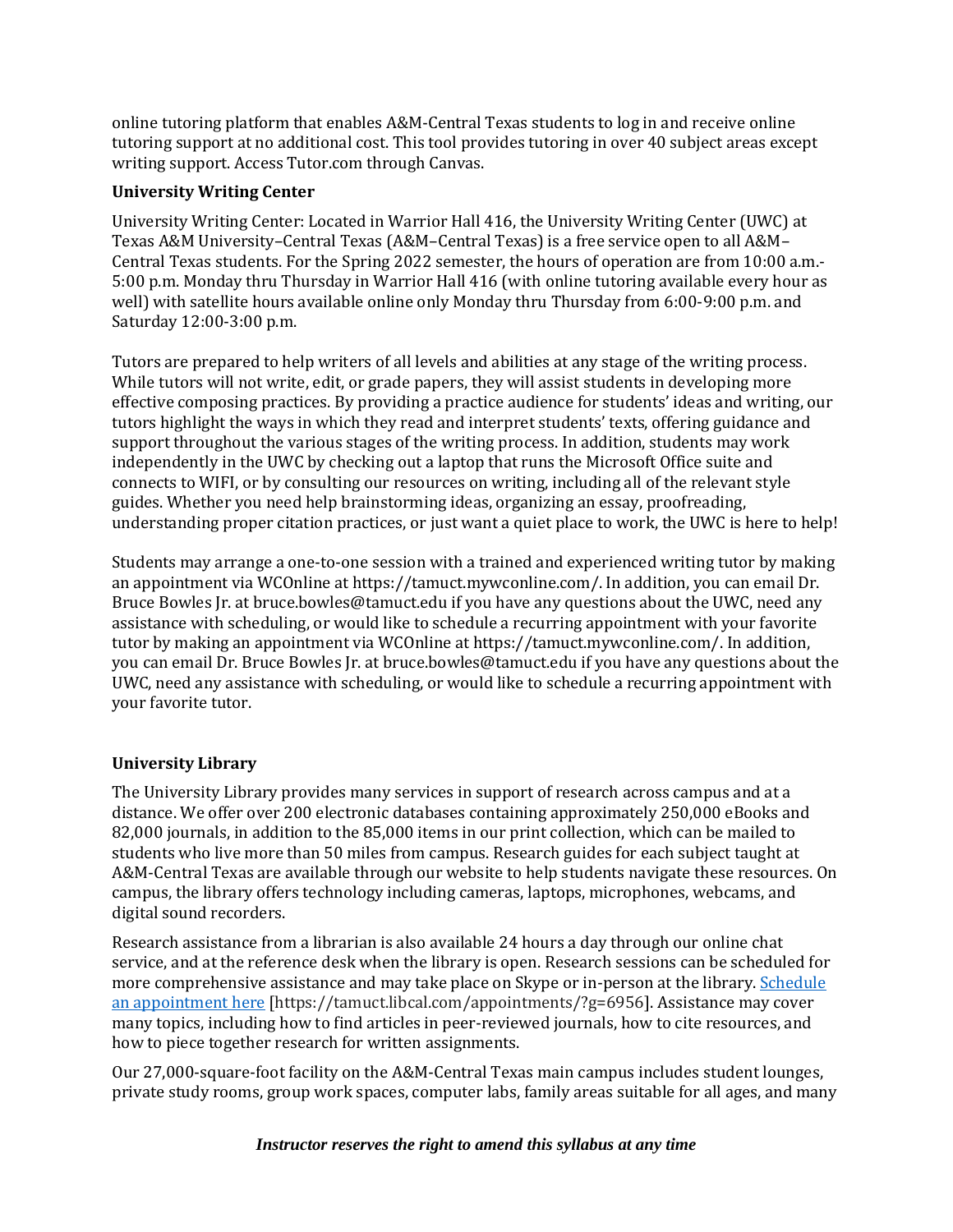other features. Services such as interlibrary loan, TexShare, binding, and laminating are available. The library frequently offers workshops, tours, readings, and other events. For more information, please visit our Library [website](https://tamuct.libguides.com/index) [http://tamuct.libguides.com/index].

### **Academic Accommodations**

At Texas A&M University-Central Texas, we value an inclusive learning environment where every student has an equal chance to succeed and has the right to a barrier-free education. The Warrior Center for Student Success, Equity and Inclusion is responsible for ensuring that students with a disability receive equal access to the university's programs, services and activities. If you believe you have a disability requiring reasonable accommodations, please contact the Office of Access and Inclusion, WH-212; or call (254) 501-5836. Any information you provide is private and confidential and will be treated as such.

For more information, please visit ou[r Access & Inclusion](https://tamuct.instructure.com/courses/717) Canvas page (log-in required) [https://tamuct.instructure.com/courses/717]

# **Important information for Pregnant and/or Parenting Students**

Texas A&M University-Central Texas supports students who are pregnant and/or parenting. In accordance with requirements of Title IX and related guidance from US Department of Education's Office of Civil Rights, the Dean of Student Affairs' Office can assist students who are pregnant and/or parenting in seeking accommodations related to pregnancy and/or parenting. Students should seek out assistance as early in the pregnancy as possible. For more information, please visit [Student Affairs](https://www.tamuct.edu/student-affairs/pregnant-and-parenting-students.html) [https://www.tamuct.edu/student-affairs/pregnant-and-parenting-students.html]. Students may also contact the institution's Title IX Coordinator. If you would like to read more about these [requirements and guidelines](http://www2.ed.gov/about/offices/list/ocr/docs/pregnancy.pdf) online, please visit the website [http://www2.ed.gov/about/offices/list/ocr/docs/pregnancy.pdf].

Title IX of the Education Amendments Act of 1972 prohibits discrimination on the basis of sex and gender–including pregnancy, parenting, and all related conditions. A&M-Central Texas is able to provide flexible and individualized reasonable accommodation to pregnant and parenting students. All pregnant and parenting students should contact the Associate Dean in the Division of Student Affairs at (254) 501-5909 to seek out assistance. Students may also contact the University's Title IX Coordinator.

# **A Note about Sexual Violence at A&M-Central Texas**

Sexual violence is a serious safety, social justice, and public health issue. The university offers support for anyone struggling with these issues. University faculty are mandated reporters, so if someone discloses that they were sexually assaulted (or a victim of Domestic/Dating Violence or Stalking) while a student at TAMUCT, faculty members are required to inform the Title IX Office. If you want to discuss any of these issues confidentially, you can do so through Student Counseling (254-501-5955) located on the second floor of Warrior Hall (207L).

Sexual violence can occur on our campus because predators often feel emboldened, and victims often feel silenced or shamed. It is incumbent on ALL of us to find ways to actively create environments that tell predators we don't agree with their behaviors and tell survivors we will support them. Your actions matter. Don't be a bystander; be an agent of change. For additional information on campus policy and resources visit the [Title IX webpage](https://www.tamuct.edu/compliance/titleix.html) [\[https://www.tamuct.edu/compliance/titleix.html\]](https://www.tamuct.edu/compliance/titleix.html).